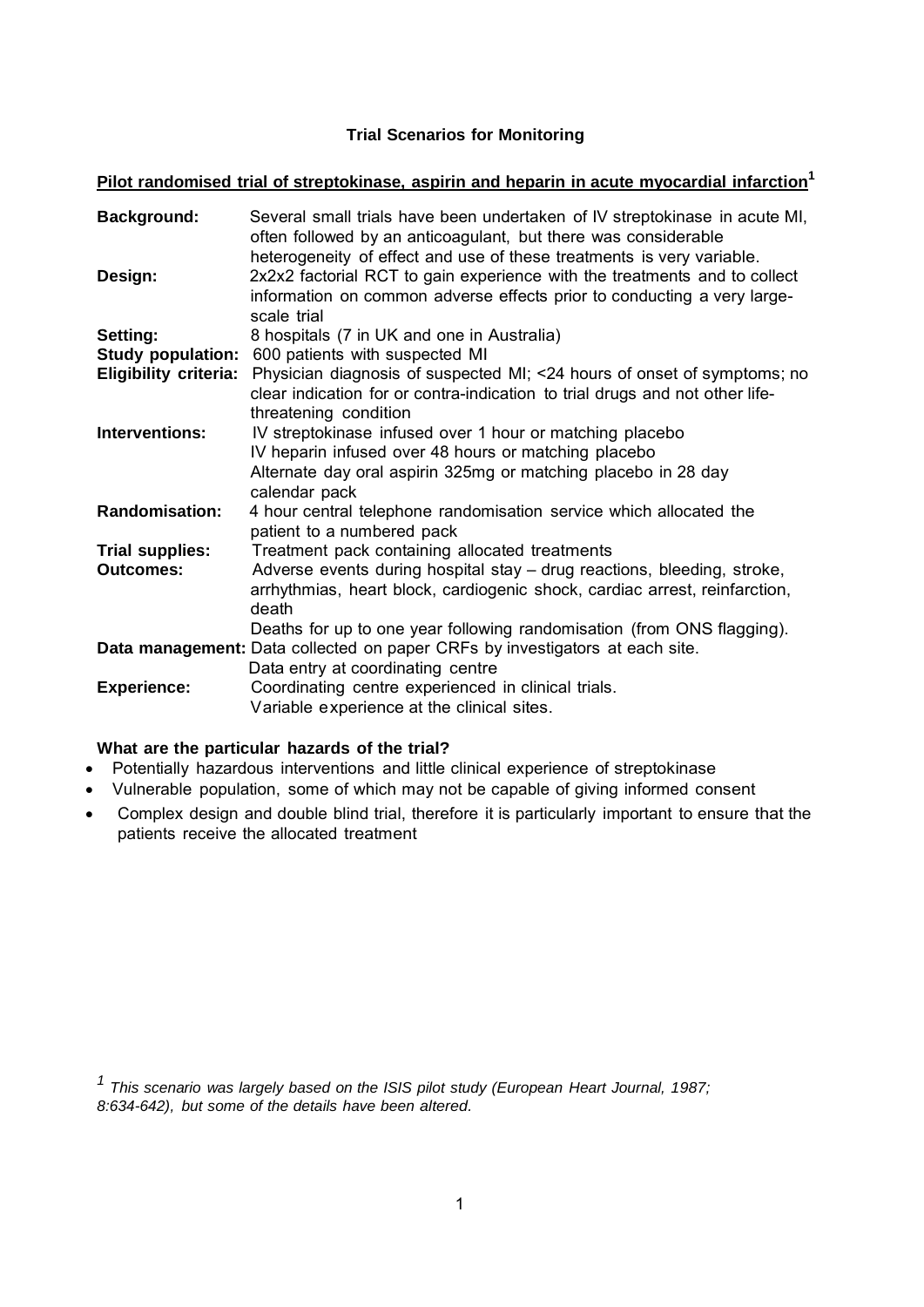## **Suggested Approaches to Monitoring:**

# *1. Trial Oversight:*

- A Trial Steering Committee
- An independent Data Monitoring Committee (essential)
- A Trial Management Group

# *2. Before the start of recruitment:*

*Minimum*

- Investigators meeting to review the trial procedures and discuss consent issues.
- Written assurance from each investigator that the setup was complete and they are ready to start

• Investigator questionnaire to check appropriate training and skills *Optimal*

 Most panel members would also consider a site visit to review setup and trial supply arrangements desirable, particularly for inexperienced sites

## *3. During the trial*

Depending on whether or not site visiting is undertaken, one of the following plans is suggested:

|                                                                       | <b>Without site visiting</b>                                                                                                                                                                              | With site visiting                                                                        |
|-----------------------------------------------------------------------|-----------------------------------------------------------------------------------------------------------------------------------------------------------------------------------------------------------|-------------------------------------------------------------------------------------------|
| Understanding of and<br>adherence to protocol<br>and trial procedures | Annual investigator<br>meetings                                                                                                                                                                           | Annual site visits (or<br>as required)                                                    |
| Verification of<br>participant existence                              | Collect signed<br>$\bullet$<br>consent form at<br>coordinating centre<br>(with patient consent)<br>Collect ECG/lab results<br>$\bullet$<br>• Central registry (e.g.<br>ONS) flagging wherever<br>possible | Clinic records                                                                            |
| Consent                                                               | Collect signed consent at<br>coordinating centre<br>(patient consent                                                                                                                                      | Check consent forms<br>in patient's clinical<br>records                                   |
| Eligibility                                                           | Review of eligibility<br>$\bullet$<br>(on faxed form or<br>over the telephone)<br>prior to randomisation<br><b>ECG/blood test</b><br>results                                                              | Check against clinic<br>records                                                           |
| Outcome/adverse events                                                | Collect death<br>certificates, discharge<br>summaries and lab<br>reports                                                                                                                                  | Check completeness<br>and accuracy or AE<br>reports against clinic<br>records in a sample |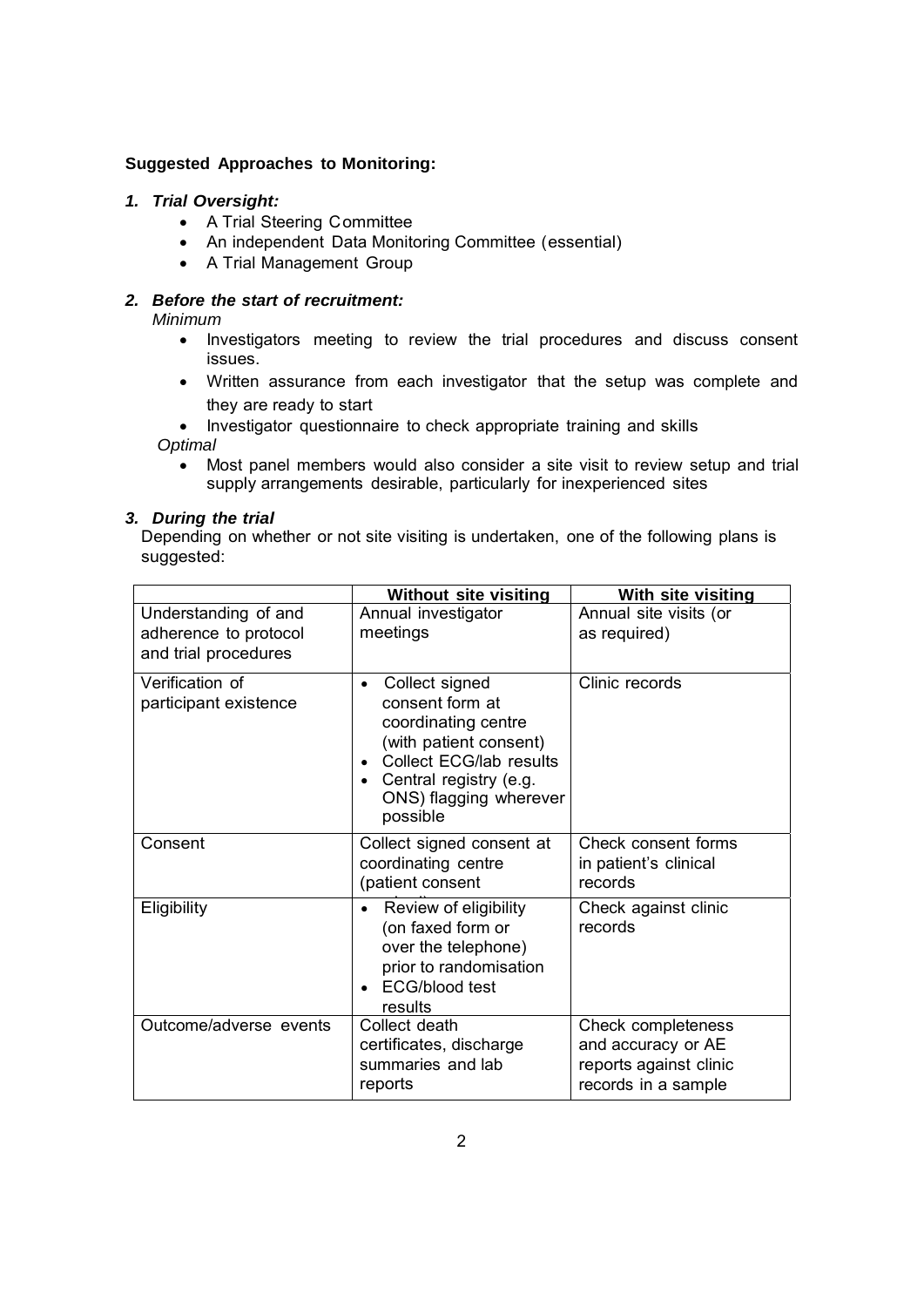- Unique identifier on label in each treatment pack to be attached to CRF as a check of what patient was given
- Testing of drugs in some packs to ensure accuracy of pack assembly
- Centralised classification of outcomes blind to treatment group

#### *4. At the end of the trial*

- Drug reconciliation by return of unused treatment packs to coordinating centre or record of destruction
- Written confirmation from each site regarding archiving

# **Trial of prescribing strategies in managing sore throat**<sup>2</sup>

| <b>Background:</b>           | The management of sore throats in primary care is controversial<br>and use of antibiotics varies. |
|------------------------------|---------------------------------------------------------------------------------------------------|
| Design:                      | Open randomised trial of 3 prescribing strategies                                                 |
| Setting:                     | 11 general practices in one regional primary care research<br>network in the UK                   |
| <b>Study population:</b>     | Patients aged 4 years or more presenting with sore throat to GP                                   |
| <b>Eligibility criteria:</b> | $\geq$ 4 yrs. old; sore throat + local sign of infection (inflamed tonsils                        |
|                              | or pharynx, exudate, or cervical adenopathy).                                                     |
| Intervention:                | Group 1 - immediate prescription for 10 day course of standard                                    |
|                              | antibiotics - penicillin V (or erythromycin if allergic)                                          |
|                              | Group 2 - no antibiotic prescription                                                              |
|                              | Group 3 – prescription (as in Group 1) to be collected if symptoms                                |
|                              | are not starting to settle in 3 days                                                              |
| <b>Randomisation:</b>        | Sealed envelopes in GP surgery containing advice sheet for the                                    |
|                              | assigned treatment strategy                                                                       |
|                              |                                                                                                   |
| <b>Trial supplies:</b>       | Prescriptions dispensed by high street chemist                                                    |
| <b>Outcomes:</b>             | Patient assessed (duration of symptoms recorded by patient<br>diary)                              |
|                              | Duration of time off work/school                                                                  |
|                              | Patient satisfaction                                                                              |
| Data management:             | Paper CRF - data entry at coordinating centre.                                                    |
| <b>Experience:</b>           | Coordinating centre and network practices have undertaken a                                       |
|                              | number of similar trials previously                                                               |

*<sup>2</sup> This scenario was based in part on a trial report by Little P, Williamson I, Warner G, Gould C, Gantley M, Kinmonth AL Open randomised trial of prescribing strategies in managing sore throat(BMJ, 1977; 314:722), but some of the details have been altered or invented.*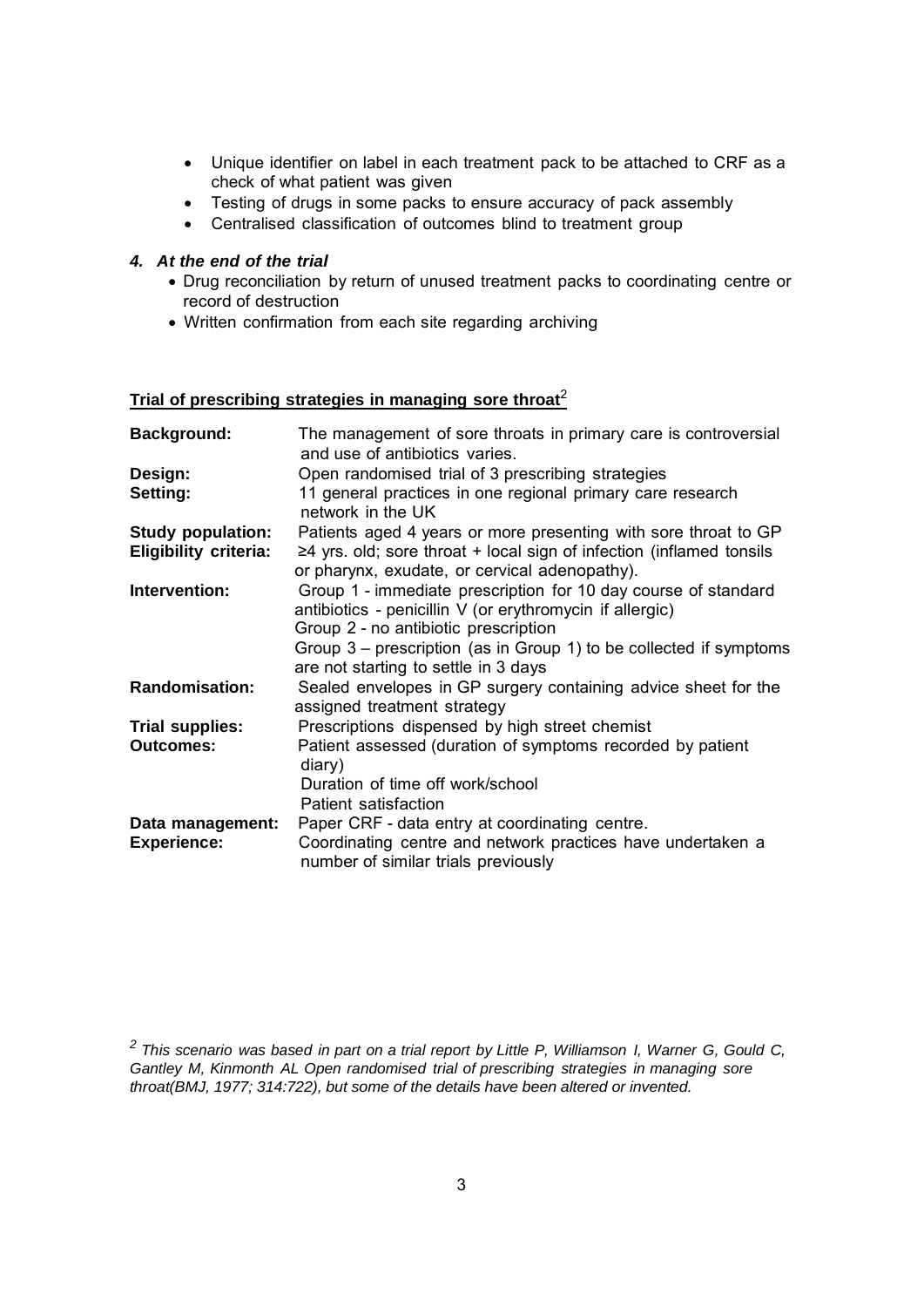### **What are the particular hazards of the trial?**

This is a very low-risk trial – a comparison of commonly-used treatment strategies in a patient population that is not seriously ill undertaken by an experienced group of investigators. The particular concerns are:

- Randomisation process use of sealed envelopes in an open trial makes the study vulnerable to the random allocation of treatment being compromised – either through ignorance or intentionally. Centralised process should be used if at all possible.
- Although not a vulnerable population, the inclusion of children introduces the issue of providing information about the trial for different levels of capacity to understand.
- An open trial with patient-assessed outcomes introduces the hazard of differential and biased outcome assessment. Complete follow-up and a robust data collection instrument for the primary outcome are important.

# **Suggested Approaches to Monitoring:**

## *1. Trial Oversight:*

 A trial management group that includes the collaborators. An independent DMC is unnecessary

## *2. Before the start of recruitment:*

 Investigators' meeting that includes all those who will be involved in obtaining patient consent, the randomisation procedure, and follow-up for discussion/training plus written assurance from each investigator that the practice is prepared and setup complete;

#### *or*

Visit to each practice to undertake same

#### *3. During the trial*

Because the trial is being conducted in a small network of practices in the same region, site visiting may pose few logistical or financial difficulties, and in view of the concern over the randomisation process may be the best way to monitor the conduct of the trial. Depending on whether or not site visiting is undertaken, one of the following plans is suggested:

|                                          | <b>Without site visiting</b>                                                                                                                                                   | With site visiting                                   |
|------------------------------------------|--------------------------------------------------------------------------------------------------------------------------------------------------------------------------------|------------------------------------------------------|
| Understanding of and                     | Annual investigator                                                                                                                                                            | Annual site visits, including                        |
| adherence to protocol                    | meetings                                                                                                                                                                       | check of randomisation                               |
| and trial procedures                     |                                                                                                                                                                                | envelopes                                            |
| Verification of<br>participant existence | Collect signed consent<br>form at coordinating<br>centre (with patient<br>consent) Alternatively,<br>ONS flagging would be<br>possible but generally<br>considered unnecessary | Check practice database or<br>clinic notes           |
| Consent                                  | Collect signed consent<br>form at coordinating<br>centre (with patient<br>consent)                                                                                             | Check consent forms in<br>patient's clinical records |

Centralised classification of outcomes blind to treatment group is recommended.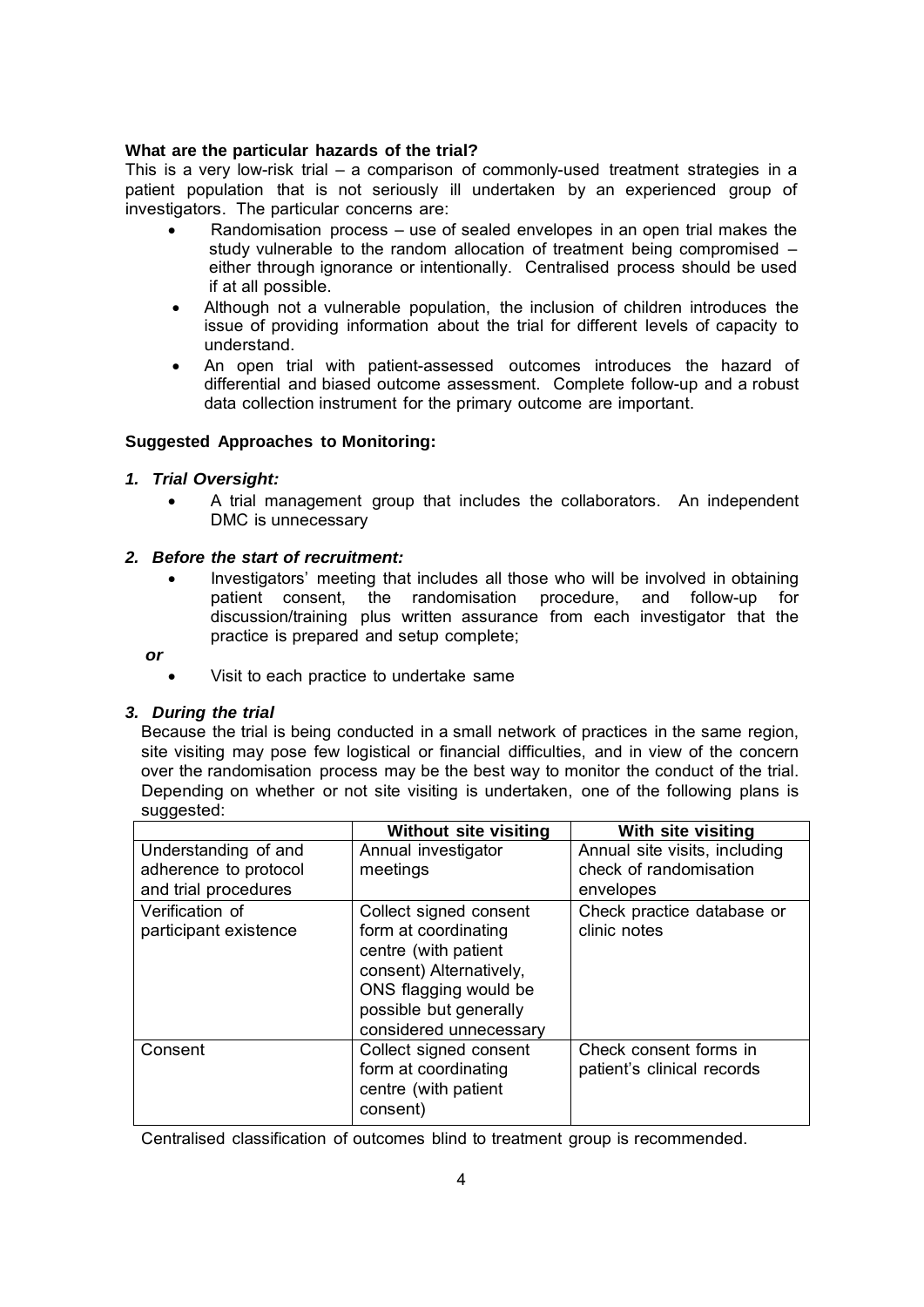#### *4. At the end of the trial*

Local PCT arrangements for archiving of documents should be followed.

# **Trial of preoperative chemotherapy in oesophageal cancer<sup>3</sup>**

| <b>Background:</b>           | It has been reported that preoperative chemotherapy improves survival                                         |
|------------------------------|---------------------------------------------------------------------------------------------------------------|
|                              | in oesophageal cancer, but there is little randomised evidence.                                               |
| Design:                      | Open simple pragmatic RCT                                                                                     |
| Setting:                     | 42 hospitals across Europe                                                                                    |
| <b>Study population:</b>     | 800 patients with oesophageal cancer due to have surgery                                                      |
| <b>Eligibility criteria:</b> | Microscopically confirmed oesophageal cancer without lymph node                                               |
|                              | involvement or metastatic disease; no other malignancy; normal                                                |
|                              | renal function, white-cell count and platelets                                                                |
| Intervention:                | Group 1 – immediate chemotherapy with 2 cycles of cisplatin and                                               |
|                              | fluorouracil (commonly used chemotherapies in long-standing use)                                              |
|                              | followed by surgical resection                                                                                |
|                              | Group 2 - immediate surgical resection                                                                        |
| <b>Randomisation:</b>        | Central telephone randomisation                                                                               |
| <b>Trial supplies:</b>       | From routine hospital stock                                                                                   |
| <b>Main outcomes:</b>        | Survival time (primary) and dysphagia (secondary) recorded by                                                 |
|                              | treating clinician                                                                                            |
| Follow-up:                   | 3-monthly for first year, then 6-monthly until death                                                          |
| Data management: Paper CRFs  |                                                                                                               |
| <b>Experience:</b>           | Coordinating centre and clinical sites all experienced in conducting<br>and participating in clinical trials. |

# **What are the particular hazards of the trial?**

.

The main concern in this trial is whether pre-operative chemotherapy increases the periand post-operative surgical morbidity

*3 This scenario was based on a trial report by the MRC Oesophageal Cancer Working Party, Surgical resection with or without preoperative chemotherapy in oesophageal cancer. (Lancet 2002;359:1727), but some of the details have been altered or invented.*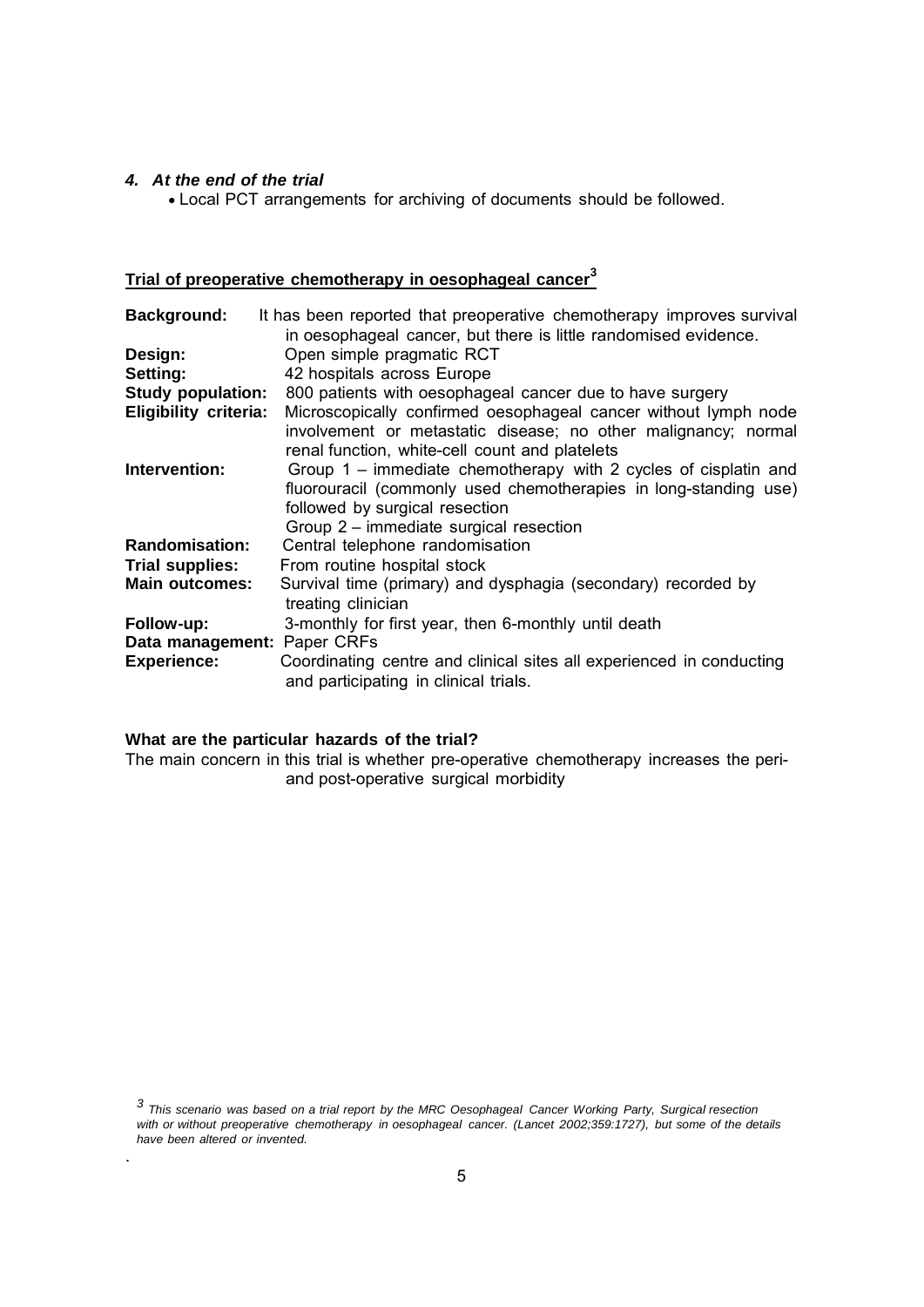### **Suggested Approaches to Monitoring**

## *1. Trial Oversight:*

- A Trial Steering Committee
- An independent Data Monitoring Committee (essential)
- A Trial Management Group

## *2. Before the start of recruitment:*

*Minimum* 

- Written assurance from each investigator that setup complete and ready to start.
- Investigator questionnaire to check appropriate training and skills *Optimal*
- Investigators' meeting(s) to review trial and all procedures (it might be possible to organise a meeting in conjunction with a scientific conference)

#### *3. During the trial*

Depending on whether or not site visiting is undertaken, one of the following plans is suggested:

|                                                                          | <b>Without site visiting</b>                                                                                                                                                                                           | With site visiting                                                                          |
|--------------------------------------------------------------------------|------------------------------------------------------------------------------------------------------------------------------------------------------------------------------------------------------------------------|---------------------------------------------------------------------------------------------|
| Understanding of<br>and adherence to<br>protocol and trial<br>procedures | Annual investigators<br>meetings, if feasible<br>(alternative - several<br>teleconferences)                                                                                                                            | Annual site visits                                                                          |
| Verification of<br>participant<br>existence                              | Collect signed consent<br>$\bullet$<br>form at coordinating<br>centre (with patient<br>consent)<br>Collect pathology reports<br>$\bullet$<br>Central registry (e.g.<br>$\bullet$<br>ONS) flagging wherever<br>possible | Clinic records                                                                              |
| Consent                                                                  | Collect signed consent form<br>at coordinating centre (with<br>patient consent)                                                                                                                                        | Check consent forms<br>in patient's clinical<br>records                                     |
| Eligibility                                                              | Review of eligibility prior<br>$\bullet$<br>to randomisation (by<br>telephone or faxed form)<br>Pathology reports                                                                                                      | Check against clinic<br>records                                                             |
| Outcome                                                                  | Collect death certificates                                                                                                                                                                                             | Record of death and<br>dysphagia in clinic<br>records                                       |
| Other data                                                               | Central statistical monitoring<br>to identify sites that may<br>require attention or visiting                                                                                                                          | of<br>for<br>Sample<br>records<br>of<br>review<br>οf<br>accuracy<br>adverse event reporting |

Centralised classification of outcomes blind to treatment group is recommended.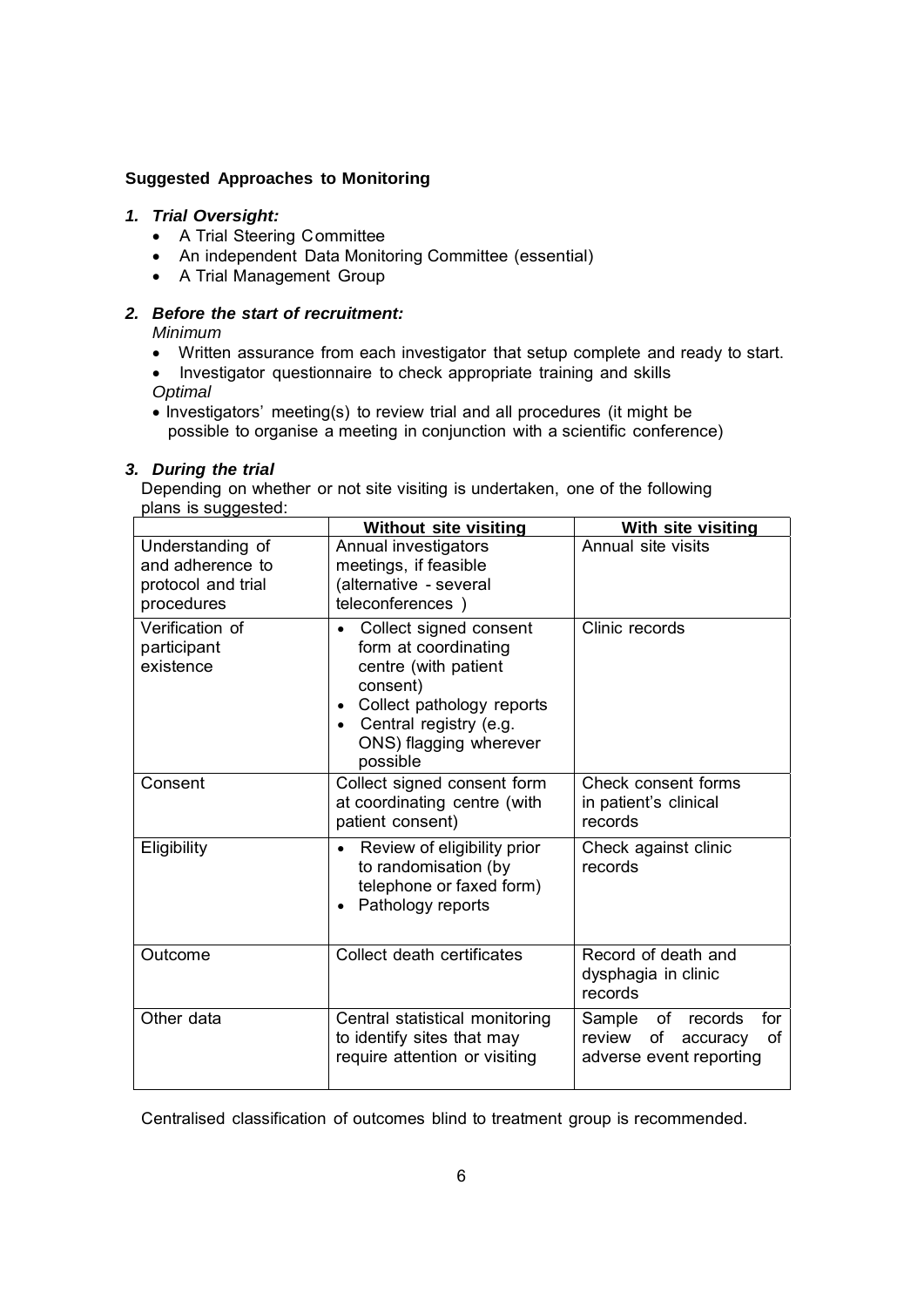### *4. At the end of the trial*

Written confirmation from each site regarding archiving.

# **Trial of aspirin and heparin in acute ischaemic stroke<sup>4</sup>**

| <b>Background:</b>           | Anticoagulants are widely used in ischaemic stroke to facilitate clot<br>lysis and to inhibit clot propagation but there is little randomised<br>evidence on the balance of risks and benefits.                  |
|------------------------------|------------------------------------------------------------------------------------------------------------------------------------------------------------------------------------------------------------------|
| Design:                      | Open 2x2 factorial RCT with an additional randomisation of dose<br>in 2 arms                                                                                                                                     |
| Setting:                     | Multi-centre, international (467 hospitals in 36 countries)                                                                                                                                                      |
| <b>Study population:</b>     | 20,000 patients with acute stroke (some comatose)                                                                                                                                                                |
| <b>Eligibility criteria:</b> | Onset of stroke <48hours previously; CT scan to confirm absence<br>of intracranial haemorrhage (unless severe delays and physician                                                                               |
|                              | considered<br>stroke<br>very likely to be ischaemic);<br>no<br>contraindications to aspirin or heparin                                                                                                           |
| Interventions:               | Group 1: low dose subcutaneous heparin + 300mg aspirin daily<br>for 14 days                                                                                                                                      |
|                              | Group 2: medium dose subcutaneous heparin + 300mg aspirin<br>daily for 14 days                                                                                                                                   |
|                              | Group 3: low dose subcutaneous heparin + avoidance of aspirin<br>daily for 14 days                                                                                                                               |
|                              | Group 4: medium dose subcutaneous heparin + avoidance of<br>aspirin daily for 14 days                                                                                                                            |
|                              | Group 5: 300 mg aspirin daily + avoidance of heparin for 14 days<br>Group 6: avoidance of aspirin and heparin for 14 days                                                                                        |
| <b>Randomisation:</b>        | Central telephone randomisation                                                                                                                                                                                  |
| <b>Trial supplies:</b>       | From routine hospital stock                                                                                                                                                                                      |
| <b>Main outcomes:</b>        | Death from any cause within 14 days; death or dependency at 6<br>months (collected from patient or proxy)                                                                                                        |
| <b>Experience:</b>           | Data management: Paper CRFs. Data entry at coordinating centre.<br>Experienced coordinators; some sites had participated in pilot;<br>some were completely inexperienced in participating in clinical<br>trials. |

#### **What are the particular hazards of the trial?**

- Vulnerable population, many of whom may not be capable of giving informed consent.
- Complex design.
- Very large number of centres in many different countries of very variable experience.
- Potentially hazardous interventions, although considerable clinical experience of drugs.

*4 This scenario was based on the International Stroke Trial (Lancet 1997; 349:1569), but some of the details have been altered or invented.*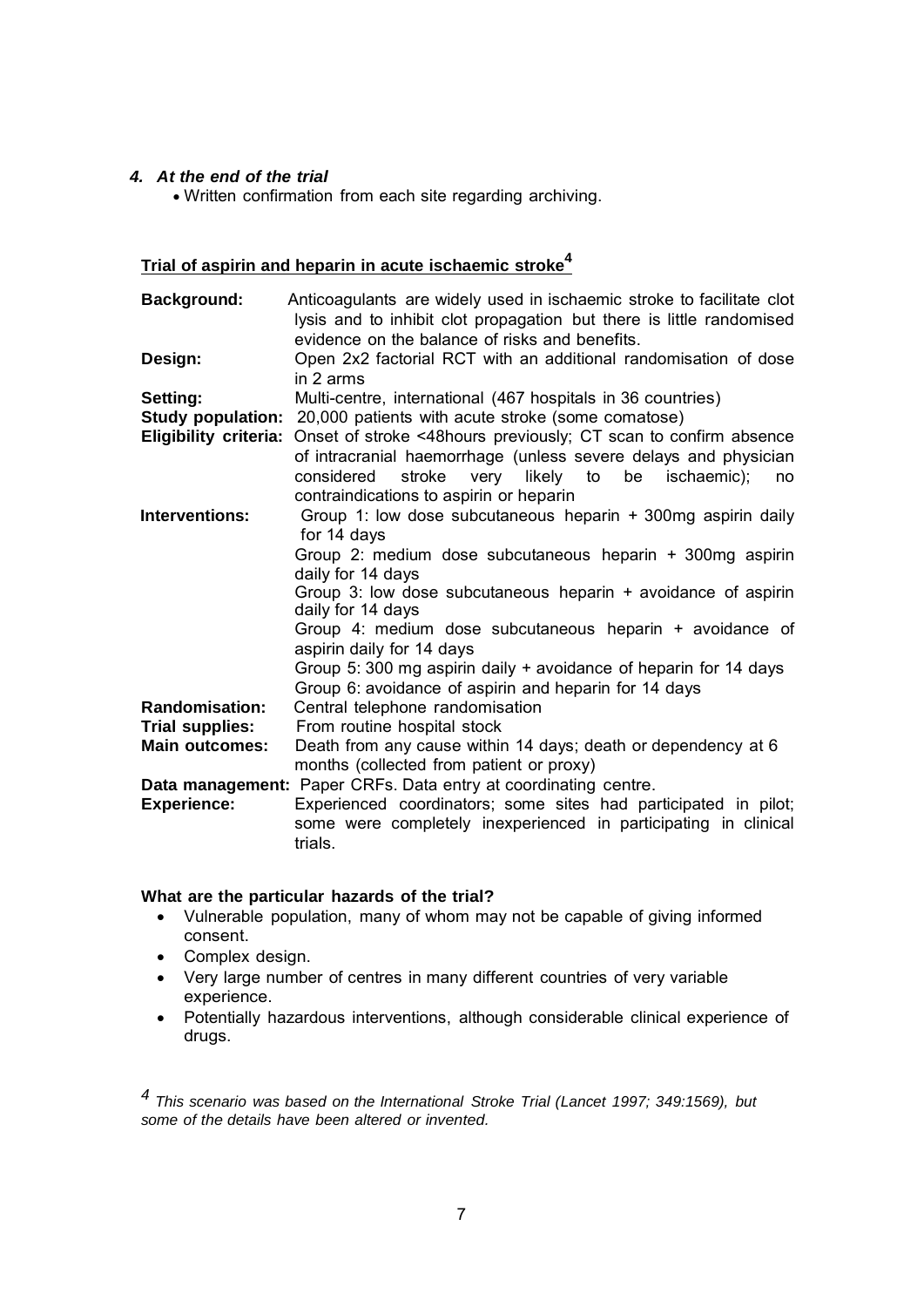# **Suggested Approaches to Monitoring:**

# *1. Trial Oversight:*

- A Trial Steering Committee
- An independent Data Monitoring Committee (essential)
- A Trial Management Group

# *2. Before the start of recruitment:*

# *Minimum*

- Written assurance from each investigator that setup is complete and they are ready to start
- Investigator questionnaire to check appropriate training and skills *Optimal*
	- Investigators meeting(s) to review the trial procedures and discuss consent issues
	- A site visit to review setup desirable for inexperienced sites

## *3. During the trial*

- The size of the trial and large number of sites makes it particularly suitable for central statistical monitoring, with targeted visits if indicated
- Depending on whether or not site visiting is undertaken, one of the following packages is suggested:

|                                                                       | <b>Without site visiting</b>                                                                                                                                                                             | With site visiting                                                                                                                               |
|-----------------------------------------------------------------------|----------------------------------------------------------------------------------------------------------------------------------------------------------------------------------------------------------|--------------------------------------------------------------------------------------------------------------------------------------------------|
| Understanding of and<br>adherence to protocol<br>and trial procedures | Annual investigator meetings                                                                                                                                                                             | Annual site visits                                                                                                                               |
| Verification of<br>participant existence                              | Collect signed consent<br>$\bullet$<br>form at coordinating<br>patient<br>(with<br>centre<br>consent)<br>Collect CT scan<br>$\bullet$<br>Central registry<br>(e.g.<br>ONS) flagging wherever<br>possible | Clinic records                                                                                                                                   |
| Consent                                                               | Collect<br>signed<br>consent<br>from at coordinating centre<br>(with consent)                                                                                                                            | Check consent forms<br>clinical<br>patient's<br>in.<br>records                                                                                   |
| Eligibility                                                           | Review of eligibility<br>$\bullet$<br>prior to randomisation<br>(by telephone or faxed<br>form)<br>CT scan                                                                                               | • Review of eligibility prior<br>randomisation<br>(by<br>to<br>faxed<br>telephone<br><b>or</b><br>form)<br>Check<br>against<br>clinic<br>records |
| Treatment                                                             | Collect sample of treatment<br>to<br>check<br>chart<br>what<br>patients were prescribed                                                                                                                  | Check sample of treatment<br>to<br>check<br>what<br>chart<br>patients were prescribed                                                            |
| Outcome/adverse events                                                | death<br>Collect<br>certificates<br>and discharge summaries                                                                                                                                              | Check completeness<br>and<br>accuracy of adverse event<br>reports<br>clinic<br>against<br>records in sample                                      |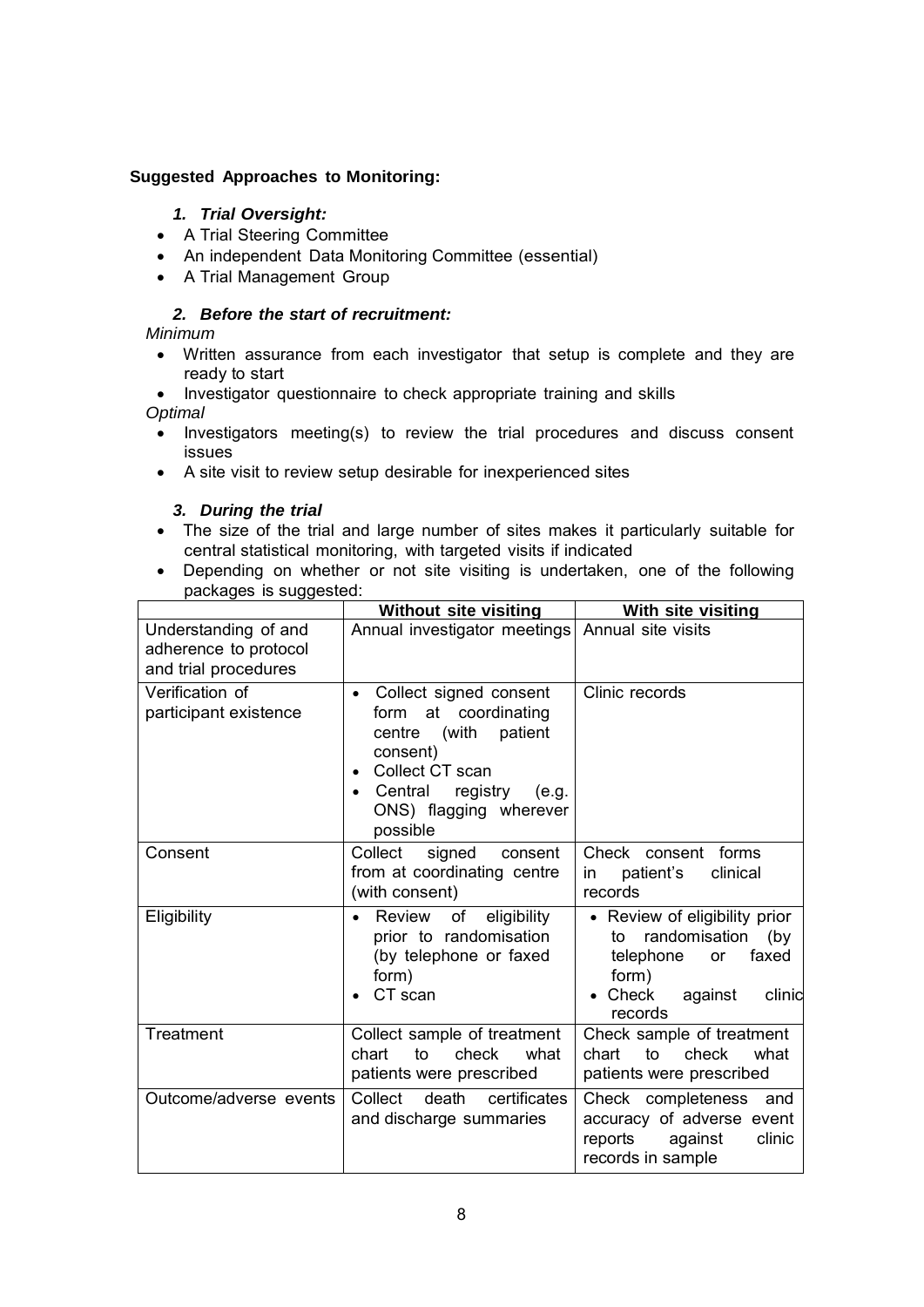Centralised classification of outcomes blind to treatment group

#### *4. At the end of the trial*

Written confirmation from each site regarding archiving.

# **Trial of fish oil supplementation in normal pregnancy5**

| <b>Background:</b>              | Gestational age and birth weight are strong predictors of a baby's<br>survival. Observational evidence suggests that women with a high<br>dietary intake of oily fish have long pregnancies and babies with<br>high birth weights. |
|---------------------------------|------------------------------------------------------------------------------------------------------------------------------------------------------------------------------------------------------------------------------------|
| Design:                         | <b>RCT</b>                                                                                                                                                                                                                         |
| Setting:                        | A single large antenatal clinic                                                                                                                                                                                                    |
|                                 | <b>Study population:</b> 600 healthy pregnant women attending routine week 30<br>antenatal visit.                                                                                                                                  |
| <b>Eligibility criteria:</b>    | Normal pregnancy at 30 weeks gestation based on ultrasound<br>or LMP Exclusions – multiple pregnancy, bleeding in pregnancy,<br>previous placental abruption, allergy to fish, regular fish oil<br>supplementation.                |
| Intervention:                   | Group 1: 4g fish oils in capsule daily<br>Group 2: 4g olive oil in capsule daily<br>Group 3: no oil supplement                                                                                                                     |
| <b>Randomisation:</b>           | Sealed opaque envelopes in antenatal clinic containing a number<br>corresponding to a treatment pack or indicating no<br>supplementation.                                                                                          |
| <b>Trial supplies:</b>          | Pre-numbered boxes of oil capsules given to women at each visit                                                                                                                                                                    |
| <b>Outcomes:</b><br>Other data: | Duration of pregnancy, birth weight and length<br>Participant interviews about lifestyle factors relevant to pregnancy<br>outcome, compliance, food frequency questionnaire                                                        |
| <b>Experience:</b>              | Data management: Paper CRF. Data entry at coordinating centre.<br>Experienced coordinators; clinic staff little trial experience                                                                                                   |

# **What are the particular hazards of the trial?**

This is a low-risk trial – a single-centre trial to assess of the impact of two different oils present in a normal diet on the outcome of normal, low-risk pregnancies. The particular concerns are:

- Randomisation process use of sealed envelopes in an open trial makes the Study vulnerable to the random allocation of treatment being compromised – either through ignorance or intentionally. Centralised process should be used if at all possible.
- Although the women are not a vulnerable population, their babies are and their safety is of particular concern – both the risks and benefits of treatment should be carefully monitored.

*<sup>5</sup> Scenario was based on a trial report by Olsen S, Sorensen N, Hedgaard M, Henriksen T, Hansen H, Grant A, Randomised controlled trial of effect of fish-oil supplementation on pregnancy duration. (Lancet 1992; 339:1003), but some of details have been altered or invented*